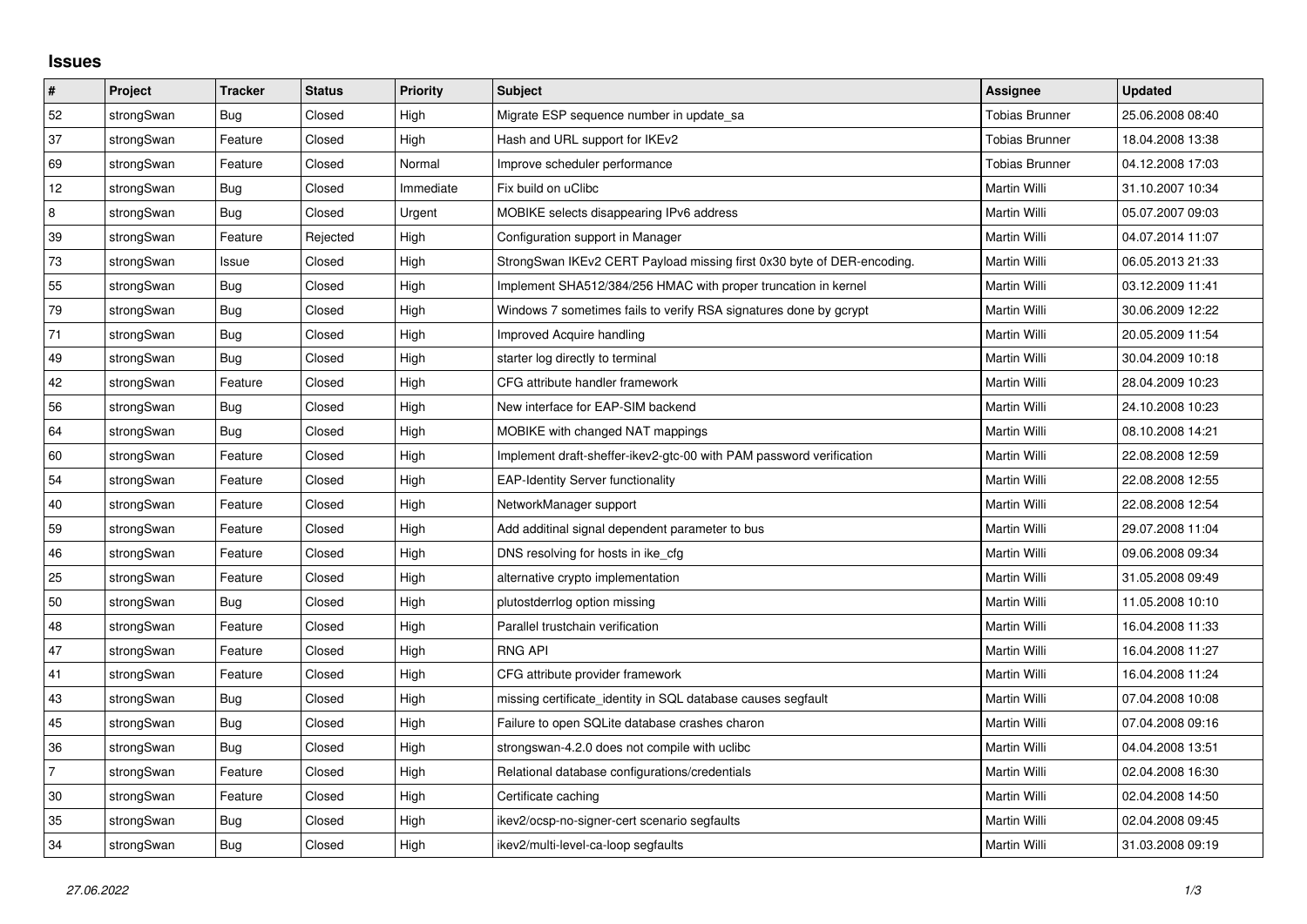| $\pmb{\#}$     | Project    | <b>Tracker</b> | <b>Status</b> | <b>Priority</b> | <b>Subject</b>                                                              | Assignee            | <b>Updated</b>   |
|----------------|------------|----------------|---------------|-----------------|-----------------------------------------------------------------------------|---------------------|------------------|
| 26             | strongSwan | <b>Bug</b>     | Closed        | High            | Port all tools to new crypto/credential APIs                                | Martin Willi        | 21.03.2008 18:04 |
| 33             | strongSwan | Bug            | Closed        | High            | ikev2/crl-revoked scenario broken                                           | Martin Willi        | 19.03.2008 19:02 |
| 31             | strongSwan | Bug            | Closed        | High            | ikev2/rw-eap-aka-rsa scenario fails                                         | Martin Willi        | 19.03.2008 15:25 |
| 32             | strongSwan | Bug            | Closed        | High            | ikev2/rw-no-idr scenario fails                                              | <b>Martin Willi</b> | 19.03.2008 11:13 |
| 22             | strongSwan | Feature        | Closed        | High            | OCSP support                                                                | <b>Martin Willi</b> | 10.03.2008 18:41 |
| 21             | strongSwan | Feature        | Closed        | High            | CRL support                                                                 | Martin Willi        | 10.03.2008 18:40 |
| 24             | strongSwan | Feature        | Closed        | High            | Update doxygen documentation                                                | Martin Willi        | 22.02.2008 16:07 |
| 27             | strongSwan | Feature        | Closed        | High            | Create a database API                                                       | Martin Willi        | 19.02.2008 15:16 |
| 20             | strongSwan | Feature        | Closed        | High            | Pluggable fetcher plugins                                                   | Martin Willi        | 18.02.2008 09:58 |
| 16             | strongSwan | Feature        | Closed        | High            | Generic plugin architecture                                                 | <b>Martin Willi</b> | 15.02.2008 09:37 |
| 13             | strongSwan | Feature        | Closed        | High            | Implement a modular credential framework                                    | Martin Willi        | 15.02.2008 09:36 |
| 17             | strongSwan | Feature        | Closed        | High            | Pluggable crypto modules                                                    | Martin Willi        | 15.02.2008 09:36 |
| 19             | strongSwan | Feature        | Closed        | High            | Include EAP-MD5 into trunk                                                  | <b>Martin Willi</b> | 13.12.2007 09:48 |
| 18             | strongSwan | Feature        | Closed        | High            | Merge EAP-AKA module into trunk                                             | Martin Willi        | 13.12.2007 09:47 |
| 15             | strongSwan | Feature        | Closed        | High            | Implement rauthentication using RFC4478                                     | <b>Martin Willi</b> | 30.11.2007 14:55 |
| 14             | strongSwan | Feature        | Closed        | High            | Initiate/Terminate IKE_SAs                                                  | Martin Willi        | 13.11.2007 14:04 |
| 6              | strongSwan | Feature        | Closed        | High            | XML based configuration interface: Control                                  | Martin Willi        | 13.11.2007 14:04 |
| 2              | strongSwan | Feature        | Closed        | High            | Complete MOBIKE support                                                     | Martin Willi        | 31.10.2007 10:30 |
| 11             | strongSwan | <b>Bug</b>     | Closed        | High            | Show IKE_SA status overview                                                 | Martin Willi        | 31.10.2007 10:29 |
| $10$           | strongSwan | <b>Bug</b>     | Closed        | High            | distribution cannot be built because logout.cs template is missing in trunk | Martin Willi        | 18.09.2007 07:43 |
| $\sqrt{5}$     | strongSwan | Feature        | Closed        | High            | XML based configuration interface: Status query                             | Martin Willi        | 07.08.2007 08:49 |
| $\overline{4}$ | strongSwan | Feature        | Closed        | High            | XML based configuration interface: Infrastructure                           | Martin Willi        | 02.07.2007 16:30 |
| $\vert$ 1      | strongSwan | Feature        | Closed        | High            | Partial MOBIKE implementation                                               | <b>Martin Willi</b> | 02.07.2007 16:14 |
| 3              | strongSwan | Feature        | Closed        | High            | refactoring of thread management                                            | Martin Willi        | 29.06.2007 14:49 |
| 68             | strongSwan | Issue          | Closed        | Normal          | ipsec pool - unknown IPSec command                                          | Martin Willi        | 06.05.2013 21:35 |
| 214            | strongSwan | Bug            | Closed        | Normal          | OS X lacks sem_timedwait                                                    | <b>Martin Willi</b> | 20.08.2012 17:22 |
| 128            | strongSwan | Feature        | Closed        | Normal          | Plugin dependencies                                                         | Martin Willi        | 06.02.2012 10:51 |
| 129            | strongSwan | Feature        | Assigned      | Normal          | Relations between ike/child/peer_cfg                                        | Martin Willi        | 06.02.2012 10:50 |
| 100            | strongSwan | Feature        | Closed        | Normal          | Derive traffic selectors from authentication process                        | Martin Willi        | 23.07.2010 16:53 |
| 67             | strongSwan | Feature        | Closed        | Normal          | Implement DH groups 22-24                                                   | Martin Willi        | 19.04.2010 14:51 |
| 78             | strongSwan | Feature        | Closed        | Normal          | Integrity tester for libstrongswan and all plugins.                         | Martin Willi        | 27.06.2009 16:19 |
| 76             | strongSwan | Feature        | Closed        | Normal          | crypto test framework                                                       | Martin Willi        | 12.06.2009 11:31 |
| 66             | strongSwan | <b>Bug</b>     | Closed        | Normal          | patch for alignment buffer on xscale ARM processor                          | Martin Willi        | 14.11.2008 15:35 |